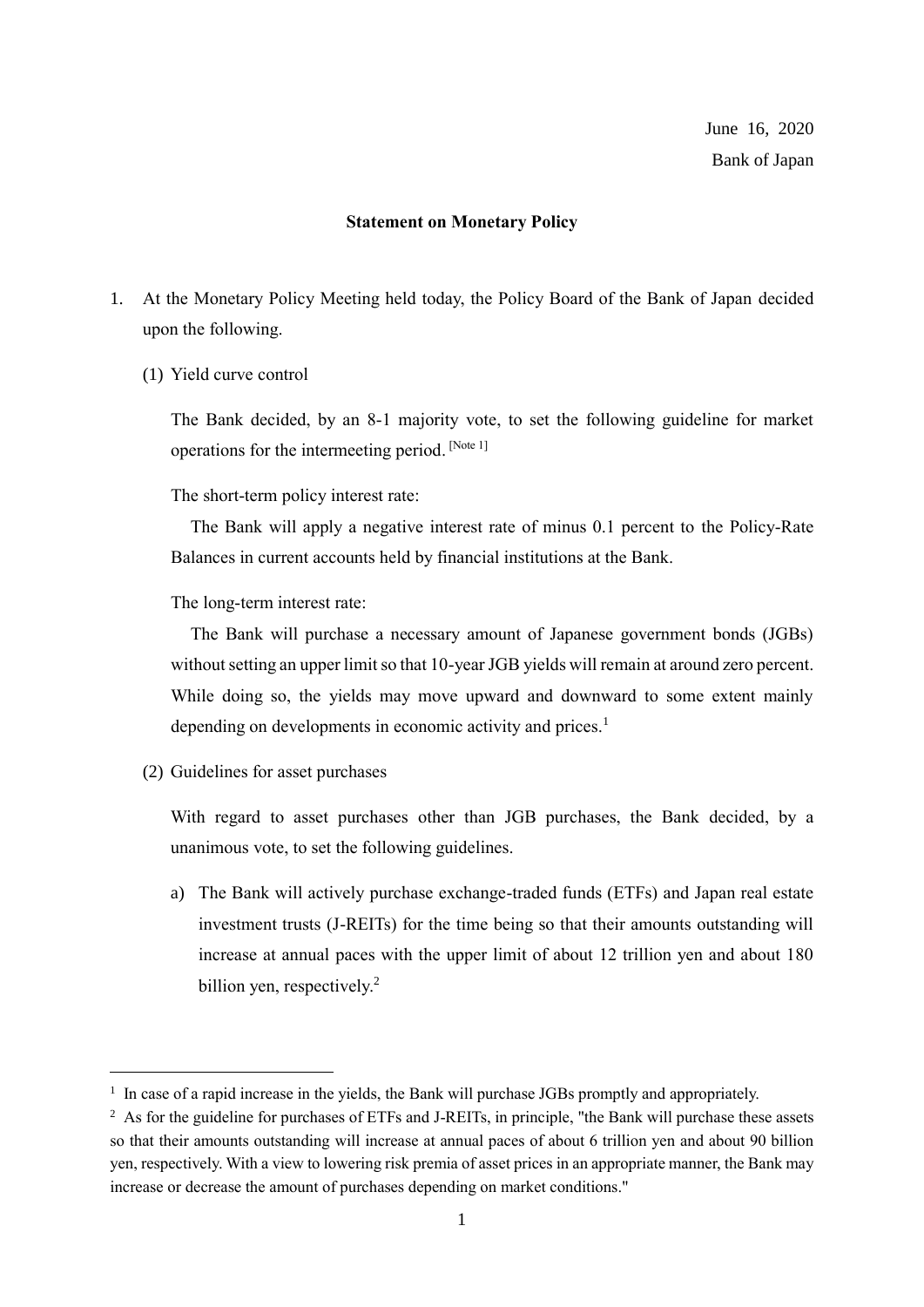- b) As for CP and corporate bonds, the Bank will maintain their amounts outstanding at about 2 trillion yen and about 3 trillion yen, respectively. In addition, until the end of March 2021, it will conduct additional purchases with the upper limit of the amounts outstanding of 7.5 trillion yen for each asset.
- 2. Japan's economy has been in an extremely severe situation due to the impact of the novel coronavirus (COVID-19) at home and abroad. Overseas economies have been depressed significantly, reflecting the impact of the COVID-19 pandemic. In this situation, exports and industrial production have declined substantially. Corporate profits and business sentiment have deteriorated, and the deceleration in the pace of increase in business fixed investment has become evident. With the continuing impact of COVID-19, the employment and income situation has shown some weakness, and private consumption has decreased significantly, mainly in services such as eating and drinking as well as accommodations. Housing investment has declined moderately. Meanwhile, public investment has increased moderately. Financial conditions have been accommodative on the whole but less so in terms of corporate financing, as seen in deterioration in firms' financial positions. On the price front, the year-on-year rate of change in the consumer price index (CPI, all items less fresh food) is at around 0 percent, mainly affected by the decline in crude oil prices. As for inflation expectations, relatively weak indicators have been observed.
- 3. With regard to the outlook, Japan's economy is likely to remain in a severe situation for the time being due to the impact of COVID-19 at home and abroad, although economic activity is expected to resume gradually. Thereafter, as the impact of COVID-19 subsides, the economy is likely to improve, supported by accommodative financial conditions and the government's economic measures, as well as through the expected materialization of pent-up demand and a projected recovery in production from the decline brought about by COVID-19. The year-onyear rate of change in the CPI (all items less fresh food) is likely to be negative for the time being, mainly affected by COVID-19 and the decline in crude oil prices. Thereafter, with the economy improving, the rate of change is expected to turn positive and then increase gradually.
- 4. With regard to risks to the outlook, there have been extremely high uncertainties over the consequences of COVID-19 and the magnitude of their impact on domestic and overseas economies. In addition, it is necessary to pay close attention to whether, while the impact of COVID-19 remains, firms' and households' medium- to long-term growth expectations will not decline substantially and the smooth functioning of financial intermediation will be ensured with financial system stability being maintained.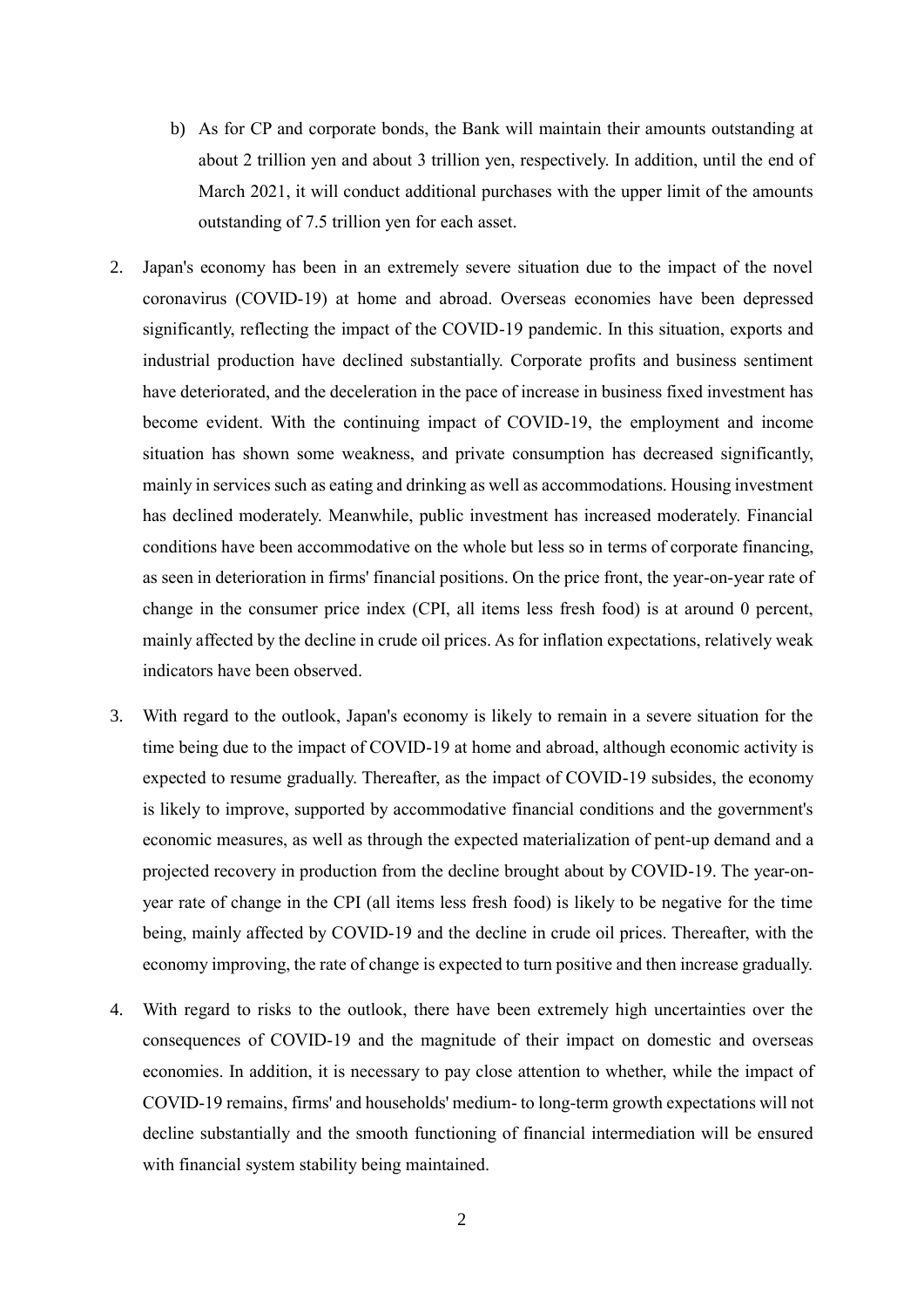5. The Bank will continue with "Quantitative and Qualitative Monetary Easing (QQE) with Yield Curve Control," aiming to achieve the price stability target of 2 percent, as long as it is necessary for maintaining that target in a stable manner. It will continue expanding the monetary base until the year-on-year rate of increase in the observed CPI (all items less fresh food) exceeds 2 percent and stays above the target in a stable manner.

The Bank will continue to support financing mainly of firms and maintain stability in financial markets through (1) the Special Program to Support Financing in Response to the Novel Coronavirus (COVID-19), (2) an ample provision of yen and foreign currency funds without setting upper limits mainly by purchasing JGBs and conducting the U.S. dollar funds-supplying operations, and (3) active purchases of ETFs and J-REITs.

For the time being, the Bank will closely monitor the impact of COVID-19 and will not hesitate to take additional easing measures if necessary, and also it expects short- and long-term policy interest rates to remain at their present or lower levels. [Note 2]

<sup>[</sup>Note 1] Voting for the action: Mr. KURODA Haruhiko, Mr. AMAMIYA Masayoshi, Mr. WAKATABE Masazumi, Mr. FUNO Yukitoshi, Mr. SAKURAI Makoto, Ms. MASAI Takako, Mr. SUZUKI Hitoshi, and Mr. ADACHI Seiji. Voting against the action: Mr. KATAOKA Goushi. Mr. Kataoka dissented, considering that it was desirable to further strengthen monetary easing by lowering short- and longterm interest rates, in response to a possible increase in downward pressure on prices and with the aim of alleviating firms' and households' interest burden.

<sup>[</sup>Note 2] Mr. Kataoka dissented, considering that, given the severe impact of COVID-19, further coordination of fiscal and monetary policy was necessary and it was appropriate for the Bank to revise the forward guidance for the policy rates to relate it to the price stability target.